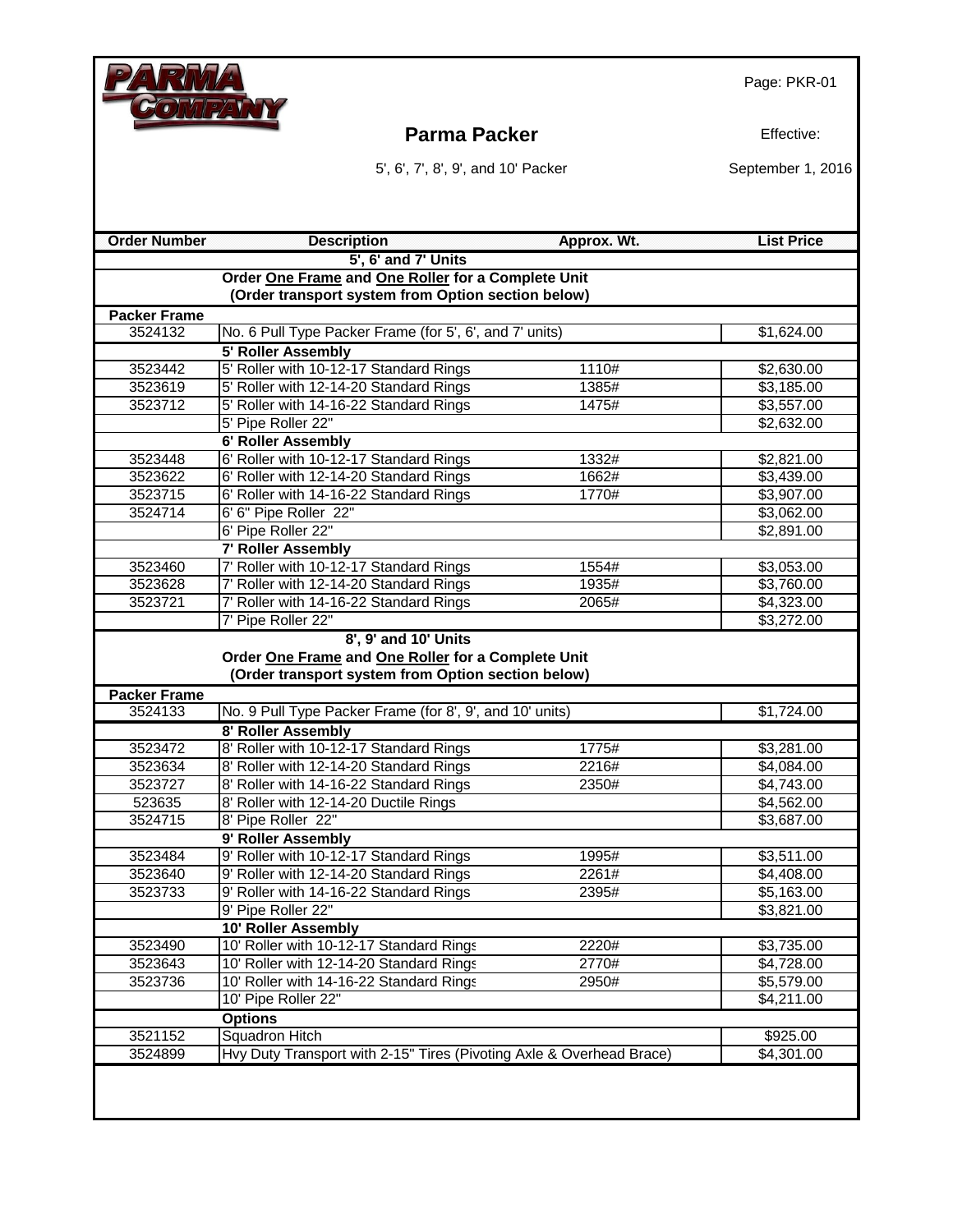|                     |                                                                                                          |             | Page: PKR-02             |
|---------------------|----------------------------------------------------------------------------------------------------------|-------------|--------------------------|
|                     | <b>Parma Packer</b>                                                                                      |             | Effective:               |
|                     | 11', 12', and 13' Packer                                                                                 |             | September 1, 2016        |
|                     | All Shafts & Double Roller Bearings - 2-3/16"                                                            |             |                          |
| <b>Order Number</b> | <b>Description</b>                                                                                       | Approx. Wt. | <b>List Price</b>        |
|                     |                                                                                                          |             |                          |
|                     | 11', 12' and 13' Units                                                                                   |             |                          |
|                     | Order One Frame and One Roller for a Complete Unit<br>(Order transport system from Option section below) |             |                          |
| <b>Packer Frame</b> |                                                                                                          |             |                          |
| 3524134             | No. 12 Pull Type Packer Frame (for 11', 12' and 13' units)                                               |             | \$1,784.00               |
|                     | 11' Roller Assembly                                                                                      |             |                          |
| 3523496             | 11' Roller with 10-12-17 Standard Rings                                                                  | 2442#       | \$3,927.00               |
| 3523497             | 11' Roller with 10-12-17 Ductile Iron Rings                                                              |             | \$4,256.00               |
| 3523646             | 11' Roller with 12-14-20 Standard Rings                                                                  | 3047#       | \$4,997.00               |
| 3523647             | 11' Roller with 12-14-20 Ductile Iron Rings                                                              |             | \$5,483.00               |
| 3523739             | 11' Roller with 14-16-22 Standard Rings                                                                  | 3245#       | \$5,779.00               |
| 3523740             | 11' Roller with 14-16-22 Ductile Iron Rings                                                              |             | \$6,355.00               |
|                     | 11' Pipe Roller 22"                                                                                      |             | \$4,276.00               |
|                     | 12' Roller Assembly                                                                                      |             |                          |
| 3523502             | 12' Roller with 10-12-17 Standard Rings                                                                  | 2664#       | \$4,112.00               |
| 3523503             | 12' Roller with 10-12-17 Ductile Iron Rings                                                              |             | \$4,472.00               |
| 3523649             | 12' Roller with 12-14-20 Standard Rings                                                                  | 3324#       | \$5,320.00               |
| 3523650             | 12' Roller with 12-14-20 Ductile Iron Rings                                                              |             | \$5,854.00               |
| 3523742             | 12' Roller with 14-16-22 Standard Rings                                                                  | 3540#       | \$6,355.00               |
| 3523743<br>3524716  | 12' Roller with 14-16-22 Ductile Iron Rings<br>12' Pipe Roller 22"                                       |             | \$6,985.00<br>\$4,434.00 |
|                     |                                                                                                          |             |                          |
| 3523508             | 13' Roller Assembly<br>13' Roller with 10-12-17 Standard Rings                                           | 2886#       | \$4,373.00               |
| 3523509             | 13' Roller with 10-12-17 Ductile Iron Rings                                                              |             | \$4,771.00               |
| 3523652             | 13' Roller with 12-14-20 Standard Rings                                                                  | 3601#       | \$5,698.00               |
| 3523653             | 13' Roller with 12-14-20 Ductile Iron Rings                                                              |             | \$6,286.00               |
| 3523745             | 13' Roller with 14-16-22 Standard Rings                                                                  | 3835#       | \$6,774.00               |
| 3523746             | 13' Roller with 14-16-22 Ductile Iron Rings                                                              |             | \$7,461.00               |
| 3524717             | 13' Pipe Roller 22"                                                                                      |             | \$4,771.00               |
|                     | <b>Options</b>                                                                                           |             |                          |
| 3521152             | Squadron Hitch                                                                                           |             | \$925.00                 |
| 3522501             | #12 Hvy Duty Transport w/2 - 15" Tires, Cylinder and Hoses (11' to 13')                                  |             | \$5,034.00               |
| 3521565             | Hub, Wheel and Tire Assembly for Addition to Transport (One)                                             |             | \$367.00                 |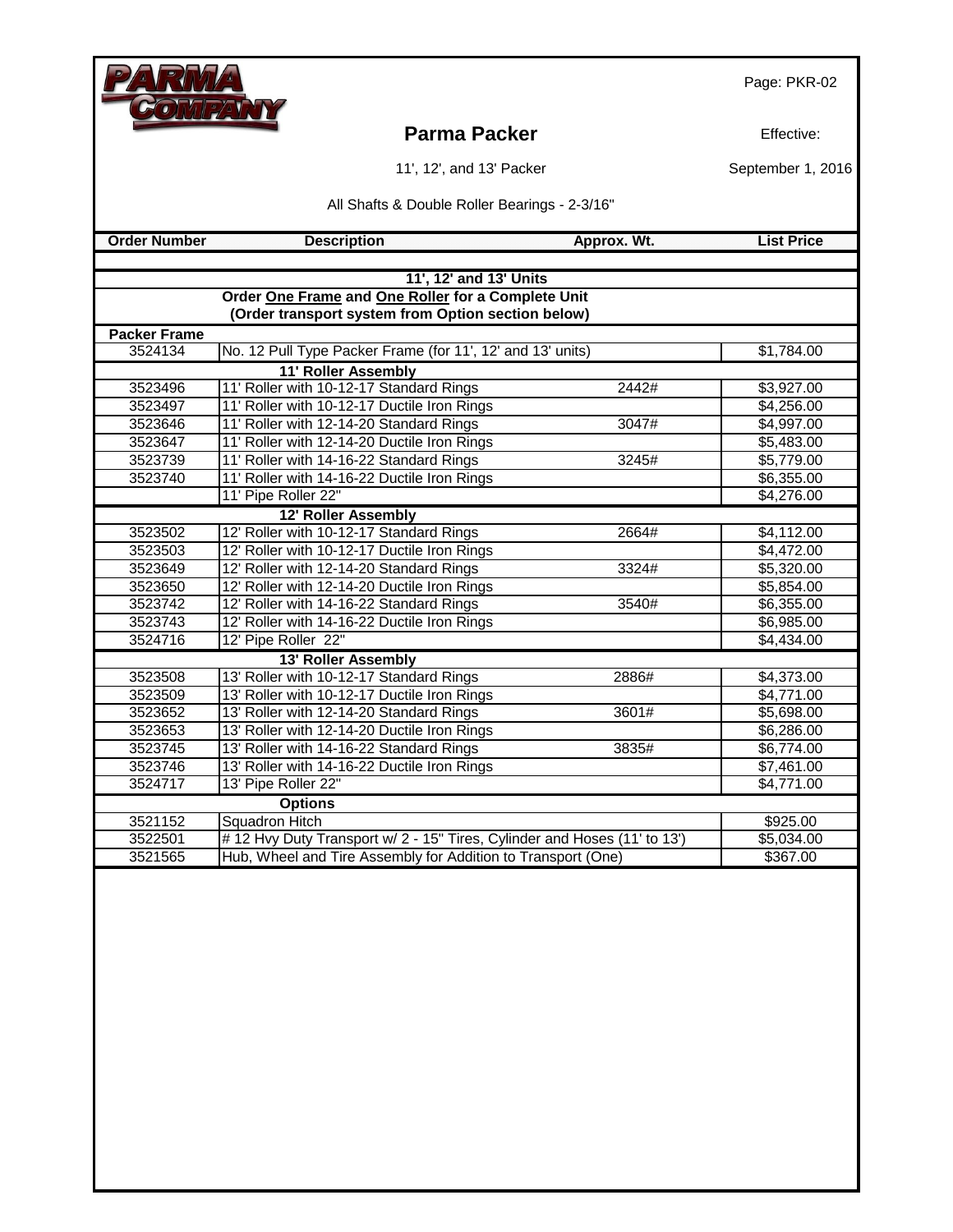### **Parma Packer Effective:**

| 14', 15', and 16' Packer |
|--------------------------|
|--------------------------|

September 1, 2016

|                     | All Shafts and Double Roller Bearings - 2-3/16"                          |                        |
|---------------------|--------------------------------------------------------------------------|------------------------|
| <b>Order Number</b> | <b>Description</b>                                                       | <b>List Price</b>      |
|                     | Order One Frame and One Roller for a Complete Unit                       |                        |
|                     | (Order transport system from Option section below)                       |                        |
| <b>Packer Frame</b> |                                                                          |                        |
| 3524135             | No. 15 Pull Type Packer Frame (for 14', 15', and 16' units)              | \$1,866.00             |
| 3524387             | No. 15 Gooseneck Hitch Packer Frame (for 14', 15', and 16' units)        | \$8,559.00             |
|                     | <b>14' Roller Assembly</b>                                               |                        |
| 3523514             | 14' Roller with 10-12-17 Standard Rings                                  | \$4,650.00             |
| 3523515             | 14' Roller with 10-12-17 Ductile Iron Rings                              | \$5,080.00             |
| 3523655             | 14' Roller with 12-14-20 Standard Rings                                  | \$6,021.00             |
| 3523656             | 14' Roller with 12-14-20 Ductile Iron Rings                              | \$6,658.00             |
| 3523748             | 14' Roller with 14-16-22 Standard Rings                                  | \$7,193.00             |
| 3523749             | 14' Roller with 14-16-22 Ductile Iron Rings                              | \$7,937.00             |
| 3524718             | 14' Pipe Roller 22"                                                      | \$5,110.00             |
|                     | 15' Roller Assembly                                                      |                        |
| 3523520             | 15' Roller with 10-12-17 Standard Rings                                  | \$4,878.00             |
| 3523521             | 15' Roller with 10-12-17 Ductile Iron Rings                              | \$5,339.00             |
| 3523658             | 15' Roller with 12-14-20 Standard Rings                                  | \$6,344.00             |
| 3523659             | 15' Roller with 12-14-20 Ductile Iron Rings                              | \$7,027.00             |
| 3523751             | 15' Roller with 14-16-22 Standard Rings                                  | \$7,612.00             |
| 3523752             | 15' Roller with 14-16-22 Ductile Iron Rings                              | \$8,413.00             |
| 3524719             | 15' Pipe Roller 22"                                                      | \$5,344.00             |
|                     | 16' Roller Assembly                                                      |                        |
| 3523526             | 16' Roller with 10-12-17 Standard Rings                                  | \$5,107.00             |
| 3523527             | 16' Roller with 10-12-17 Ductile Iron Rings                              | \$5,599.00             |
| 3523661             | 16' Roller with 12-14-20 Standard Rings                                  | \$6,669.00             |
| 3523662             | 16' Roller with 12-14-20 Ductile Iron Rings                              | $\overline{$7,397.00}$ |
| 3523754             | 16' Roller with 14-16-22 Standard Rings                                  | \$8,032.00             |
| 3523755             | 16' Roller with 14-16-22 Ductile Iron Rings                              | \$8,889.00             |
| 3524720             | 16' Pipe Roller 22"                                                      | \$5,787.00             |
|                     | <b>Options</b>                                                           |                        |
| 3521152             | <b>Squadron Hitch</b>                                                    | \$925.00               |
| 3524814             | #15 Hvy Duty Transport-Pull Type w/4 15" Tires, Cyl & Hoses (14' to 16') | \$7,078.00             |
| 3524871             | #15 Hvy Duty Transport-Gooseneck w/4 15" Tires, Cyl & Hoses              | \$6,824.00             |
| 3524681             | Crank Jack for Gooseneck Hitch                                           | \$567.00               |
| 3524392             | Assemble for Towaway (Transport and Hitch)                               | \$360.00               |
| 521683              | 4' Std Tongue 1/4" Wall (up to 12' of Tool)                              | \$329.00               |
| 521683.6            | 6' Extended tongue 3/8" Wall (Up to 16' of Tool)                         | \$367.00               |
| 521683SP            | 9' Extended Tongue 3/8" Wall (Up to 20' of Tool)                         | \$406.00               |
|                     |                                                                          |                        |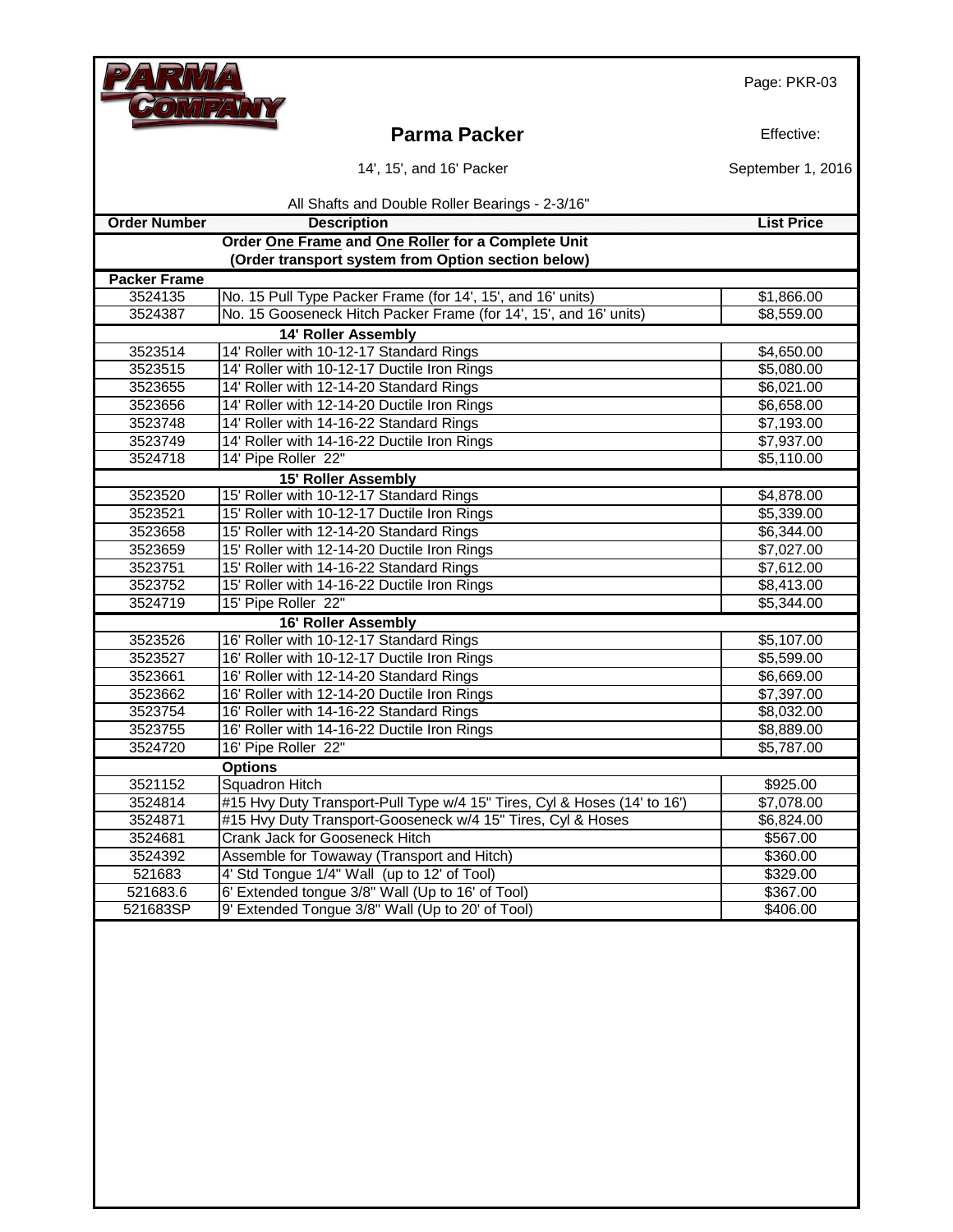

# **Parma Packer**

Effective:

**Standard Equipment** 17', 18', and 19' Packer September 1, 2016

|                        |  | $11, 10,$ allu |  |
|------------------------|--|----------------|--|
| Construction           |  |                |  |
| insnort Wheels & Tires |  |                |  |

4-Radial Transport Wheels & Tires Double Roller Bearings Hi-Clearance Transport 2-Hydraulic Cyl & Hoses w/Tips Gooseneck Hitch 2 5/8" Ball Pull Hitch H.D. Ring

4x4 Frame Construction 2 3/16" Shafts and Bearings

| <b>COLLEGE</b> |  |  | <b>Service Contractor</b> |  |  |
|----------------|--|--|---------------------------|--|--|
|                |  |  |                           |  |  |

| <b>Order Number</b> | <b>Description</b>                                  |                             | <b>List Price</b>   |
|---------------------|-----------------------------------------------------|-----------------------------|---------------------|
| <b>Packer Frame</b> |                                                     | <b>Transportation Width</b> |                     |
| 3525366             | No. 17 Pull-Type Packer Frame & Transport Mini      | 18' Wide                    | \$9,812.00          |
|                     | No. 17 Gooseneck Pack Frame & Transport             | 18' Wide                    | \$11,383.00         |
|                     | <b>17' Roller Assembly</b>                          |                             |                     |
| 3523532             | 17' Roller with 10-12-17 Standard Rings             |                             | \$5,298.00          |
| 3523533             | 17' Roller with 10-12-17 Ductile Iron Rings         |                             | \$5,817.00          |
| 3523664             | 17' Roller with 12-14-20 Standard Rings             |                             | \$6,937.00          |
| 3523665             | 17' Roller with 12-14-20 Ductile Iron Rings         |                             | \$7,704.00          |
| 3523757             | 17' Roller with 14-16-22 Standard Rings             |                             | \$8,387.00          |
| 3523758             | 17' Roller with 14-16-22 Ductile Iron Rings         |                             | \$9,289.00          |
| 3524721             | 17" Pipe Roller 22"                                 |                             | \$6,115.00          |
| 3525547             | No. 18 Pull-Type Packer Frame & Transport Mini      | 19' Wide                    | \$10,096.00         |
| 3525951             | No. 18 Gooseneck Pack Frame & Transport Mini        | 19' Wide                    | \$11,949.00         |
|                     | 18' Roller Assembly                                 |                             |                     |
| 3523538             | 18' Roller with 10-12-17 Standard Rings             |                             | \$5,527.00          |
| 3523539             | 18' Roller with 10-12-17 Ductile Iron Rings         |                             | \$6,077.00          |
| 3523667             | 18' Roller with 12-14-20 Standard Rings             |                             | \$7,261.00          |
| 3523668             | 18' Roller with 12-14-20 Ductile Iron Rings         |                             | \$8,074.00          |
| 3523760             | 18' Roller with 14-16-22 Standard Rings             |                             | \$8,798.00          |
| 3523761             | 18' Roller with 14-16-22 Ductile Iron Rings         |                             | \$9,765.00          |
| 3524722             | 18' Pipe Roller 22"                                 |                             | \$6,487.00          |
| 3525236             | No. 19 Pull-Type Packer Frame & Transport           | 20' Wide                    | \$10,379.00         |
| 3525951             | No. 19 Gooseneck Pack Frame & Transport             | 20' Wide                    | \$11,949.00         |
|                     | 19' Roller Assembly                                 |                             |                     |
| 3523544             | 19' Roller with 10-12-17 Standard Rings             |                             | \$5,756.00          |
| 3523545             | 19' Roller with 10-12-17 Ductile Iron Rings         |                             | \$6,337.00          |
| 3523670             | 19' Roller with 12-14-20 Standard Rings             |                             | \$7,585.00          |
| 3523671             | 19' Roller with 12-14-20 Ductile Iron Rings         |                             | \$8,445.00          |
| 3523763             | 19' Roller with 14-16-22 Standard Rings             |                             | \$9,226.00          |
| 3523764             | 19' Roller with 14-16-22 Ductile Iron Rings         |                             | $\sqrt{$10,240.00}$ |
| 3524723             | 19' Pipe Roller 22"                                 |                             | \$6,842.00          |
|                     | <b>Options</b>                                      |                             |                     |
| 3524136             | No. 18 Pull Frame (Old Style) 20', 21', & 22' Units |                             | \$1,922.00          |
| 3524681             | <b>Jack Stand</b>                                   |                             | \$567.00            |
| 3524392             | Assemble for Towaway (Transport and Hitch)          |                             | \$360.00            |
| 525380              | Extension (60" Bolt On) Pull Tongue                 |                             | \$536.00            |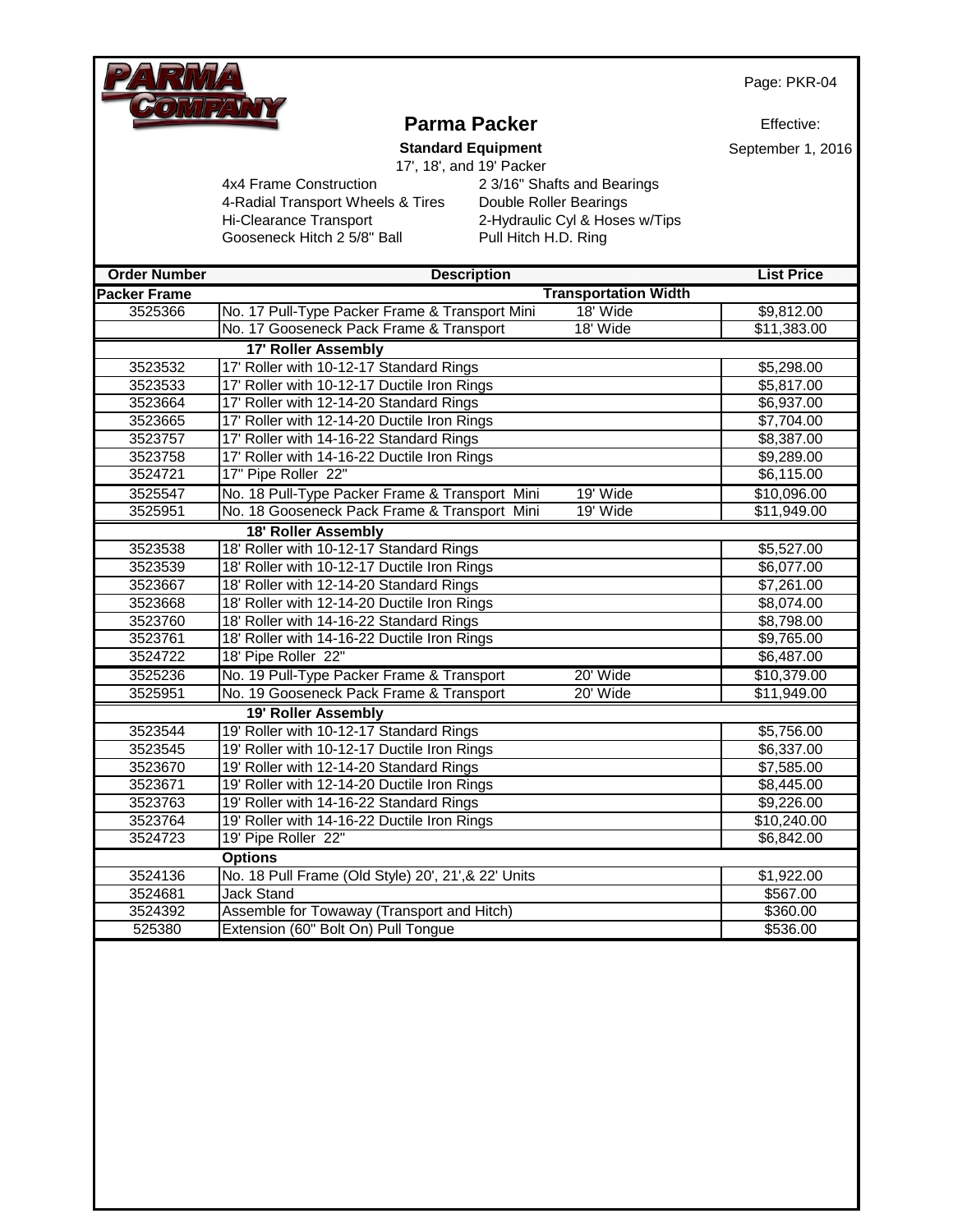

### **Parma Packer**

Effective:

|                     | <b>Standard Equipment</b>                                      |                                   | September 1, 2016 |
|---------------------|----------------------------------------------------------------|-----------------------------------|-------------------|
|                     | 20', 21', and 22' Packer                                       |                                   |                   |
|                     | 4x4 Frame Construction                                         | 2 3/16" Shafts and Bearings       |                   |
|                     | 4-Radial Transport Wheels & Tires                              | <b>Domestic Bearing</b>           |                   |
|                     | Hi-Clearance Transport                                         | 2-Hydraulic Cyl & Hoses w/Tips    |                   |
|                     | Gooseneck Hitch 2 5/8" Ball                                    | Pull Hitch H.D. Ring w/Jack Stand |                   |
| <b>Order Number</b> | <b>Description</b>                                             |                                   | <b>List Price</b> |
| <b>Packer Frame</b> | <b>Transportation Width</b>                                    |                                   |                   |
| 3525234             | No. 20 Pull Type Packer Frame & Transport (Mini G.N.)          | 21' Wide                          | \$10,609.00       |
|                     | No. 20 Gooseneck Hitch Packer Frame & Transport                | 21' Wide                          | \$12,180.00       |
|                     | 20' Roller Assembly                                            |                                   |                   |
| 3523550             | 20' Roller with 10-12-17 Standard Rings                        |                                   | \$5,984.00        |
| 3523551             | 20' Roller with 10-12-17 Ductile Iron Rings                    |                                   | \$6,597.00        |
| 3523673             | 20' Roller with 12-14-20 Standard Rings                        |                                   | \$7,908.00        |
| 3523674             | 20' Roller with 12-14-20 Ductile Iron Rings                    |                                   | \$8,815.00        |
| 3523766             | 20' Roller with 14-16-22 Standard Rings                        |                                   | \$9,645.00        |
| 3523767             | 20' Roller with 14-16-22 Ductile Iron Rings                    |                                   | \$10,717.00       |
| 3524724             | 20' Pipe Roller 22"                                            |                                   | \$7,142.00        |
| 3525238             | No. 21 Pull Type Packer Frame & Transport (Mini G.N.)          | 22' Wide Ext.                     | \$10,946.00       |
|                     | No. 21 Gooseneck Hitch Packer Frame & Transport                | 22' Wide                          | \$12,517.00       |
|                     | 21' Roller Assembly                                            |                                   |                   |
| 3523556             | 21' Roller with 10-12-17 Standard Rings                        |                                   | \$6,156.00        |
| 3523557             | 21' Roller with 10-12-17 Ductile Iron Rings                    |                                   | \$6,815.00        |
| 3523676             | 21' Roller with 12-14-20 Standard Rings                        |                                   | \$8,178.00        |
| 3523677             | 21' Roller with 12-14-20 Ductile Iron Rings                    |                                   | \$9,121.00        |
| 3523769             | 21' Roller with 14-16-22 Standard Rings                        |                                   | \$10,001.00       |
| 3523770             | 21' Roller with 14-16-22 Ductile Iron Rings                    |                                   | \$11,117.00       |
| 3524725             | 21' Pipe Roller 22"                                            |                                   | \$7,480.00        |
| 3525244             | No. 22 Pull Type Packer Frame & Transport (Mini G.N.)          | 23' Wide                          | \$11,228.00       |
|                     | No. 22 Gooseneck Hitch Packer Frame & Transport                | 23' Wide                          | \$12,799.00       |
|                     | 22' Roller Assembly                                            |                                   |                   |
| 3523562             | 22' Roller with 10-12-17 Standard Rings                        |                                   | \$6,405.00        |
| 3523563             | 22' Roller with 10-12-17 Ductile Iron Rings                    |                                   | \$7,075.00        |
| 3523679             | 22' Roller with 12-14-20 Standard Rings                        |                                   | \$8,502.00        |
| 3523680             | 22' Roller with 12-14-20 Ductile Iron Rings                    |                                   | \$9,492.00        |
| 3523772             | 22' Roller with 14-16-22 Standard Rings                        |                                   | \$11,125.00       |
| 3523773             | 22' Roller with 14-16-22 Ductile Iron Rings                    |                                   | \$12,298.00       |
|                     | No. 23 Pull Type Packer Frame & Transport (Mini G.N.) 24' Wide |                                   | \$11,760.00       |
|                     | 23' Roller Assembly                                            |                                   |                   |
|                     | 23' Roller with 14-16-22 Standard Rings                        |                                   | \$11,631.00       |
|                     | <b>Options</b>                                                 |                                   |                   |
| 3524137             | No. 21 Pull Frame (Old Style) 20', 21', & 22' Units            |                                   | \$2,106.00        |
| 3522504             | No. 21 H.D. Transport (Old Style) 20', 21' & 22' Units         |                                   | \$7,668.00        |
| 3524681             | Jack Stand in Base                                             |                                   | \$567.00          |
| 3524392             | Assemble for Towaway (Transport and Hitch)                     |                                   | \$360.00          |
| 525219              | Mini Gooseneck Pull Tongue w/Ring Hitch Extended               |                                   | \$4,465.00        |
| 525380              | Extension (60" Bolt On) Pull Tongue                            |                                   | \$536.00          |
|                     |                                                                |                                   |                   |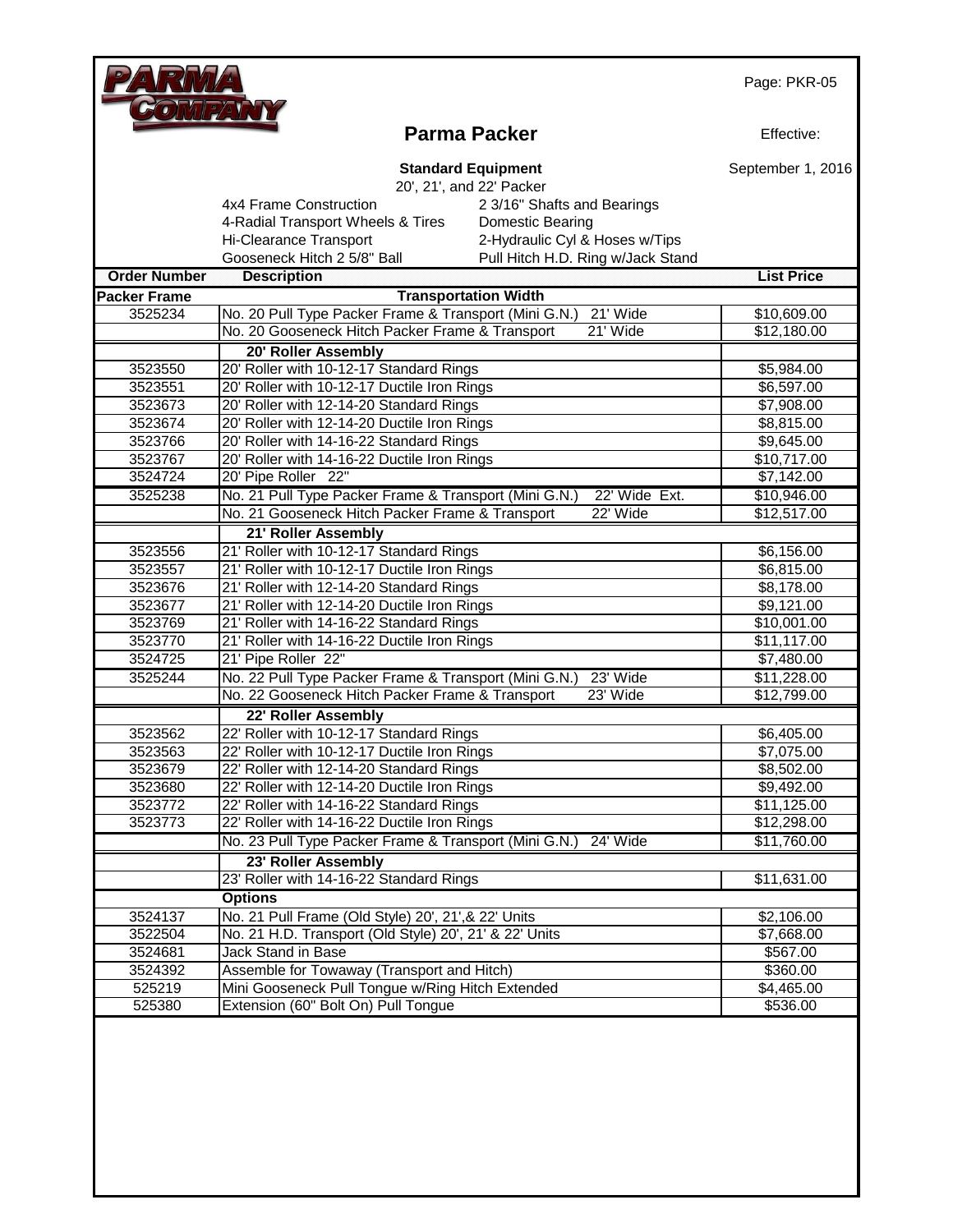

## **Parma Folding Packer**

Effective:

Folding Packer on Transport

September 1, 2016

In Line Rollers 22' Transport w/ 4-IF 280/70R15 Radial Tires<br>Tail Rollers at Hinges 24'-30' Transport w/ 6-IF 280/70R15 Radial Tir 24'-30' Transport w/ 6-IF 280/70R15 Radial Tires All Cylinders Hoses and Tips 2 3/16" Shafts and Double Roller Bearings

| <b>Order Number</b> | <b>Description</b>                                         | <b>List Price</b>     |
|---------------------|------------------------------------------------------------|-----------------------|
|                     | Order One Hitch and One Frame Asm. for a Complete Unit     |                       |
|                     | <b>Hitch</b>                                               |                       |
| 3525218             | Extended 12' Pull Type Hitch w/Jack Stand (RH Style)       | \$4,991.00            |
| 3525177             | Pull Type Hitch with Jack Stand (RH Style) 8'              | \$4,583.00            |
| 3525178             | Gooseneck Hitch with Stand Lg Fold InLine                  | \$14,656.00           |
| 3525332             | 12' Mini Gooseneck Hitch w/Stand Folding Thru 30'          | \$5,231.00            |
| 3525954             | Gooseneck Hitch for 21' & 22' Folding Packer               | \$11,608.00           |
| 3525955             | 21' Packer with 12-14-20 Standard Rings                    | \$23,495.00           |
|                     | 22' Folding Packer - 10' Center with 5' Wings              |                       |
|                     | 22' Packer with 12-14-20 Standard Rings                    | \$24,757.00           |
|                     | 22' Packer with 12-14-20 Ductile Iron Rings                | \$25,580.00           |
|                     | 22' Packer with 14-16-22 Standard Rings                    | \$26,793.00           |
|                     | 22' Packer with 14-16-22 Ductile Iron Rings                | \$27,269.00           |
|                     | 22' Packer with 22" Pipe Rollers                           | \$23,900.00           |
|                     | 24' Folding Packer - 12' Center with 5' Wings              |                       |
|                     | 24' Packer with 12-14-20 Standard Rings                    | \$27,280.00           |
|                     | 24' Packer with 12-14-20 Ductile Iron Rings                | \$28,060.00           |
| 3525171             | 24' Packer with 14-16-22 Standard Rings                    | \$29,269.00           |
|                     | 24' Packer with 14-16-22 Ductile Iron Rings                | \$29,742.00           |
|                     | 24' Packer with 22" Pipe Rollers                           | \$25,577.00           |
|                     | 26' Folding Packer - 12' Center with 6' Wings              |                       |
| 3525310             | 26' Packer with 12-14-20 Standard Rings                    | \$30,388.00           |
| 3525711             | 26' Packer with 12-14-20 Ductile Rings                     | \$31,463.00           |
|                     | 26' Packer with 14-16-22 Standard Rings                    | \$31,693.00           |
|                     | 26' Packer with 14-16-22 Ductile Rings                     | \$32,227.00           |
|                     | 26' Packer with 22" Pipe Rollers                           | \$26,752.00           |
|                     | 28' Folding Packer - 14' Center with 6' Wings              |                       |
|                     | 28' Packer with 12-14-20 Standard Rings                    | \$32,713.00           |
|                     | 28' Packer with 14-16-22 Standard Rings                    | \$34,023.00           |
|                     | 28' Packer with 14-16-22 Ductile Rings                     | \$34,700.00           |
| 3525896             | 28' Packer with 22" Pipe Rollers                           | \$30,778.00           |
|                     | 30' Folding Packer - 14' Center with 7' Wings              |                       |
| 3525736             | 30' Packer with 12-14-20 Standard Rings                    | \$34,701.00           |
| 3525756             | 30' Packer with 12-14-20 Ductile Iron Rings                | 12400#<br>\$35,322.00 |
| 3525536             | 30' Packer with 14-16-22 Standard Rings                    | \$36,566.00           |
| 3525755             | 30' Packer with 14-16-22 Ductile Iron Rings                | \$36,982.00<br>13950# |
|                     | 30' Packer with 22" Pipe Rollers                           | \$32,752.00           |
| 3525507             | 32' F. Packer 14-16-22" Std. Rings 14' Center 8' Wings     | \$40,189.00           |
|                     | 34' F. Packer 14-16-22" Std. Rings 14' Center 9' Wings     | \$42,703.00           |
|                     | 36' F. Packer 14-16-22" Std. Rings 14' Center 10' Wings    | \$45,217.00           |
|                     | 40' F. Packer 14-16-22" Std. Rings 16' Center 11' Wings    | \$55,853.00           |
|                     | 40' F. Packer 14-16-22" Ductile Rings 16' Center 11' Wings | \$56,159.00           |
|                     | Add for 21' of 3525218 Ext 12' RH Tongue                   | \$404.00              |
|                     | 44' F. Packer 14-16-22" Std. Rings 16' Center 13' Wings    |                       |
|                     | 45' F. Packer 14-16-22" Std. Rings 16' Center 13'6" Wings  | \$62,626.00           |